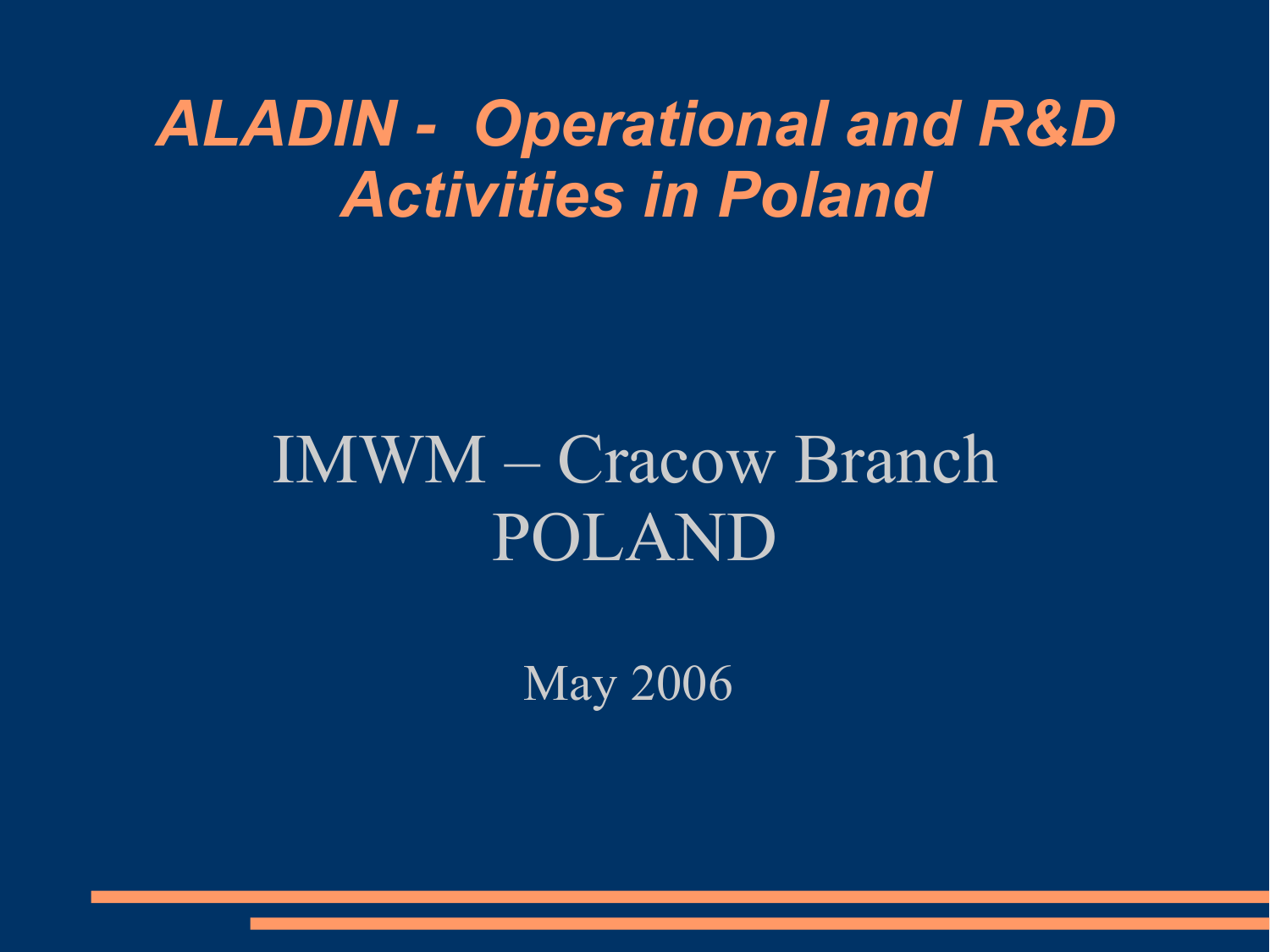#### *Current operational suite*

- Domain 2270 km x 2270 km
- Grid size 169 x 169 (without extension zone)
- $\bullet$  Levels 31
- Resolution 13.5 km
- Timestep 600 sec.
- Coupling Arpege, 6h
- Initialization DFI
- Post-processing Full-Pos off-line
- Resources Origin 2800, 8/16 R14000 CPU's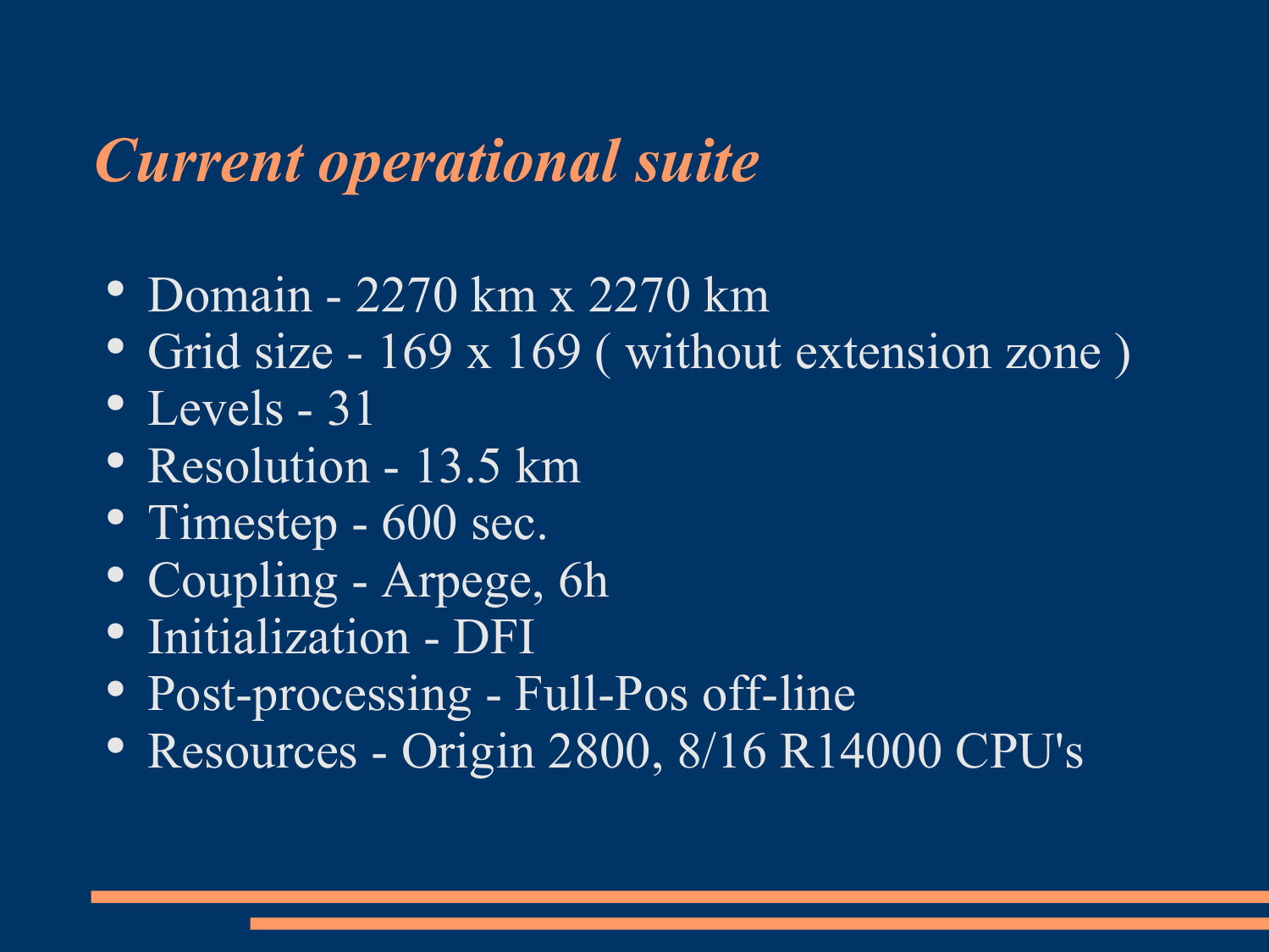## *Current operational suite - post-processing*

- Primary domain main operational purposes, 2270 km x 2270 km / 13.5 km
- Secondary domain some dedicated products, 1200 km x 1200 km / 7.5 km
- Tertiary domain some dedicated products,  $27.0^{\circ}$  x  $17.0^{\circ}$
- DA domain additional, on-demand tasks, 437  $km x 437 km / 2.6 km$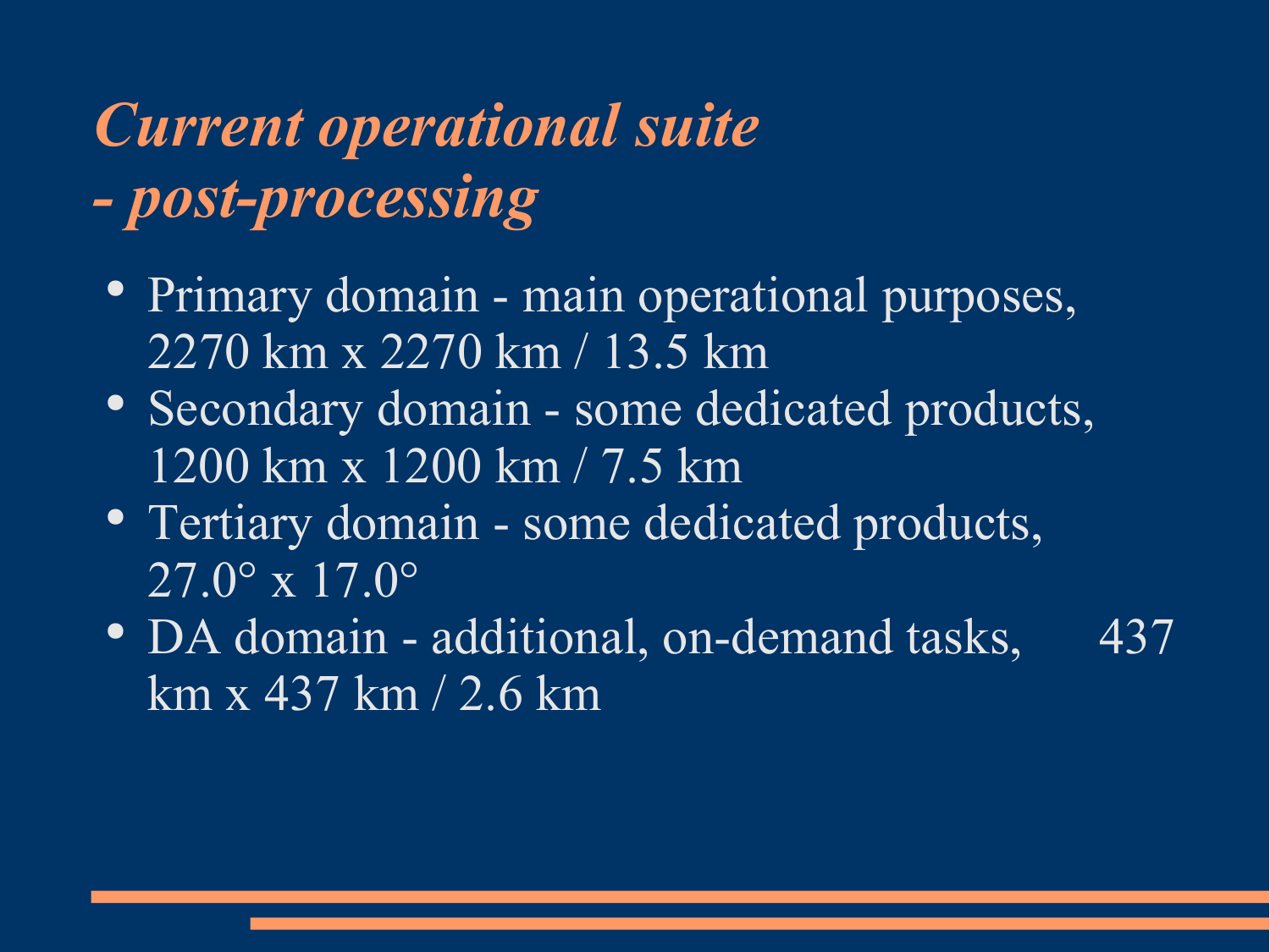#### *Future operational suite*

- Domain 2270 km x 2270 km
- Grid size 229 x 229 (without extension zone)
- $\bullet$  Levels 46
- Resolution 10.0 km
- Coupling Arpege, 6h
- Initialization DFI
- Resources ALTIX 3700, 8 Itanium2 CPU's
- Expected summer / early autumn 2006